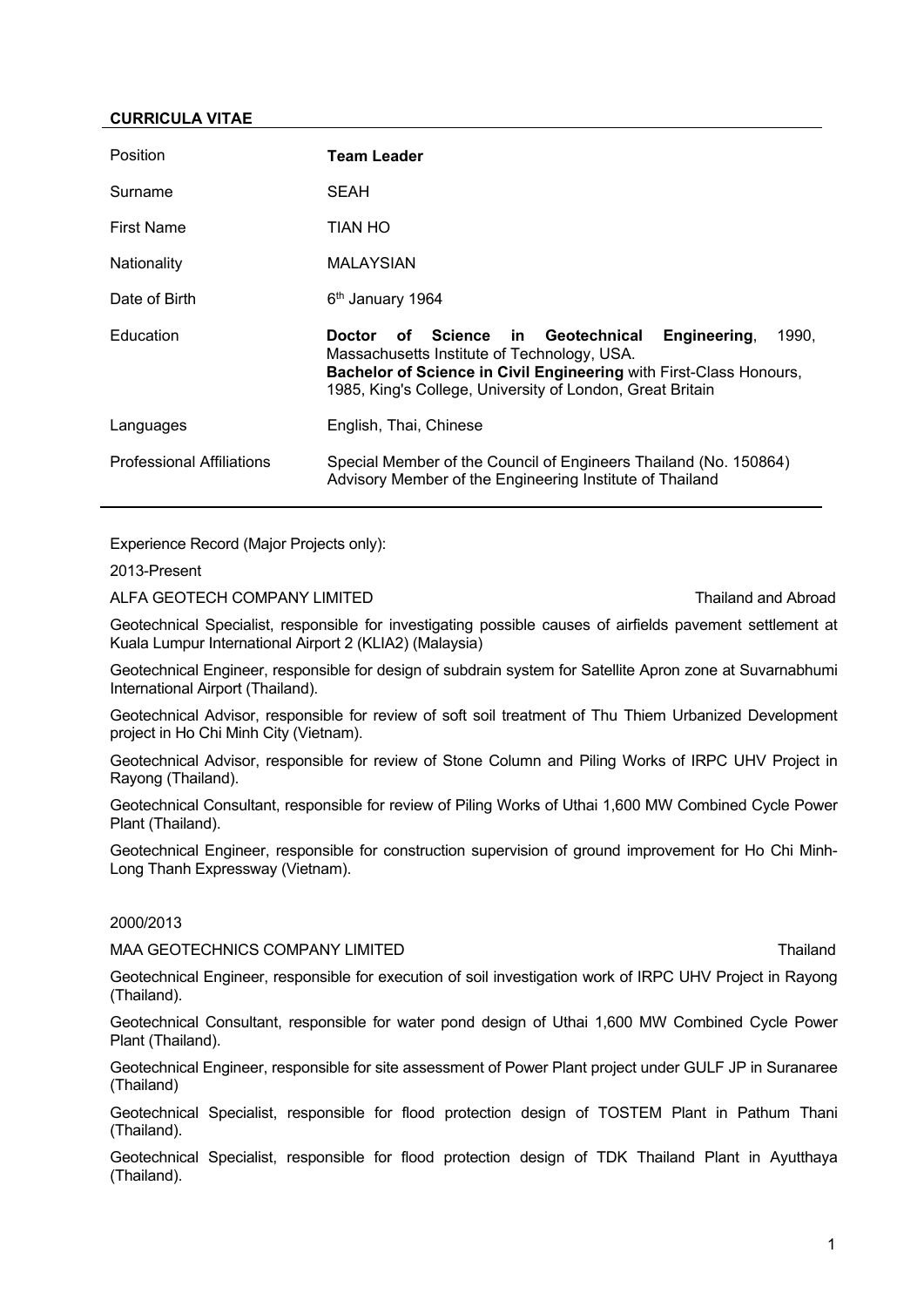Geotechnical Specialist, responsible for conceptual flood protection design of Thai Namthip Plant in Pathum Thani (Thailand).

Geotechnical Specialist, responsible for flood protection design of Hitech Industrial Estate in Ayutthaya (Thailand).

Geotechnical Engineer, responsible for geotechnical design work of Den Chai to Chiang Rai railway (Thailand).

Geotechnical Consultant, responsible for site preparation design of Nong Saeng 1,600 MW Combined Cycle Power Plant (Thailand).

Geotechnical Advisor, responsible for review of ground improvement scheme in Nha Be land development under GS Engineering and Construction (Vietnam)

Geotechnical Advisor, responsible for review of jetty foundations of Rayong Terminal Project (RTC) in Map Ta Phut under DOW/SCG Joint Venture (Thailand)

Geotechnical Consultant, responsible for redesign of ground improvement scheme for Tan Son Nhat-Binh Loi-Outer Ring Road Project under GS Engineering & Construction (Vietnam).

Geotechnical Consultant, responsible for elevating 1.4 km of roadway in Bang Bo power plant in Samut Prakarn by means of lightweight material under Alstom Power (Thailand).

Geotechnical Advisor, responsible for evaluation of structural foundations of Gas Separation Plant No. 6 in Map Ta Phut under PTT Public Company (Thailand)

Lead Geotechnical Engineer, responsible for ground improvement design of Long Son Petrochemical complex with an area of 4,000,000  $m^2$  in Vietnam under Siam Cement Group (SCG) (Vietnam).

Geotechnical Advisor, responsible for evaluating all geotechnical related issues on TPO and PUI projects in Map Ta Phut under Foster Wheeler (Thailand).

Geotechnical Advisor, responsible for evaluating all geotechnical related issues on land reclamation work at Rayong Tank Terminals in Map Ta Phut under DOW/SCG Joint Venture (Thailand).

Geotechnical Engineer, responsible for execution of soil investigation work of LNG tank terminal facilities in Map Ta Phut under Fluor Daniel (Thailand).

Geotechnical Specialist, responsible for review of all foundation construction works of LNG tank terminal facilities in Map Ta Phut under GS Consortium (Thailand).

Geotechnical Specialist, responsible for re-evaluation of ground improvement for Hanoi-Haiphong expressway in Package EX-7 (Vietnam)

Geotechnical Engineer, responsible for design of ground improvement for 55-km Ho Chi Minh-Long Thanh-Dau Giay Expressway with 200,000  $m^2$  of vacuum consolidation (Vietnam).

Geotechnical Engineer, responsible for design of  $60,000$  m<sup>2</sup> of ground improvement via vacuum consolidation method for Toyota Test Track in Chachoengsao (Thailand).

Geotechnical Engineer, responsible for settlement analysis of Bridgestone Test Track project in Wang Noi (Thailand).

Geotechnical Engineer, responsible for design review of Outer Circular Highway in Colombo, Sri Lanka.

Geotechnical Engineer, responsible for execution of soil investigation work of LNG tank terminal facilities in Map Ta Phut.

Senior Geotechnical Engineer, responsible for design of railway foundation of Taling Chan-Nakhon Pathom route in the commuter train project.

Geotechnical Engineer, responsible for planning and supervising the soil investigation works (with over 150 boreholes) of the 3-line MRTA project.

Geotechnical Specialist, responsible for foundation design check on main pylons of Southern Outer Bangkok Ring Road (SOBRR).

Geotechnical Leader, responsible for ground improvement design of third runway/taxiways and satellite aprons of the Second Bangkok International Airport in Bangkok, with the use of vacuum consolidation method (largest in the World with an area of 400,000m2) and conventional PVD method.

Geotechnical Specialist, responsible for evaluating the pylon foundations of Southern Outer Bangkok Ring Road.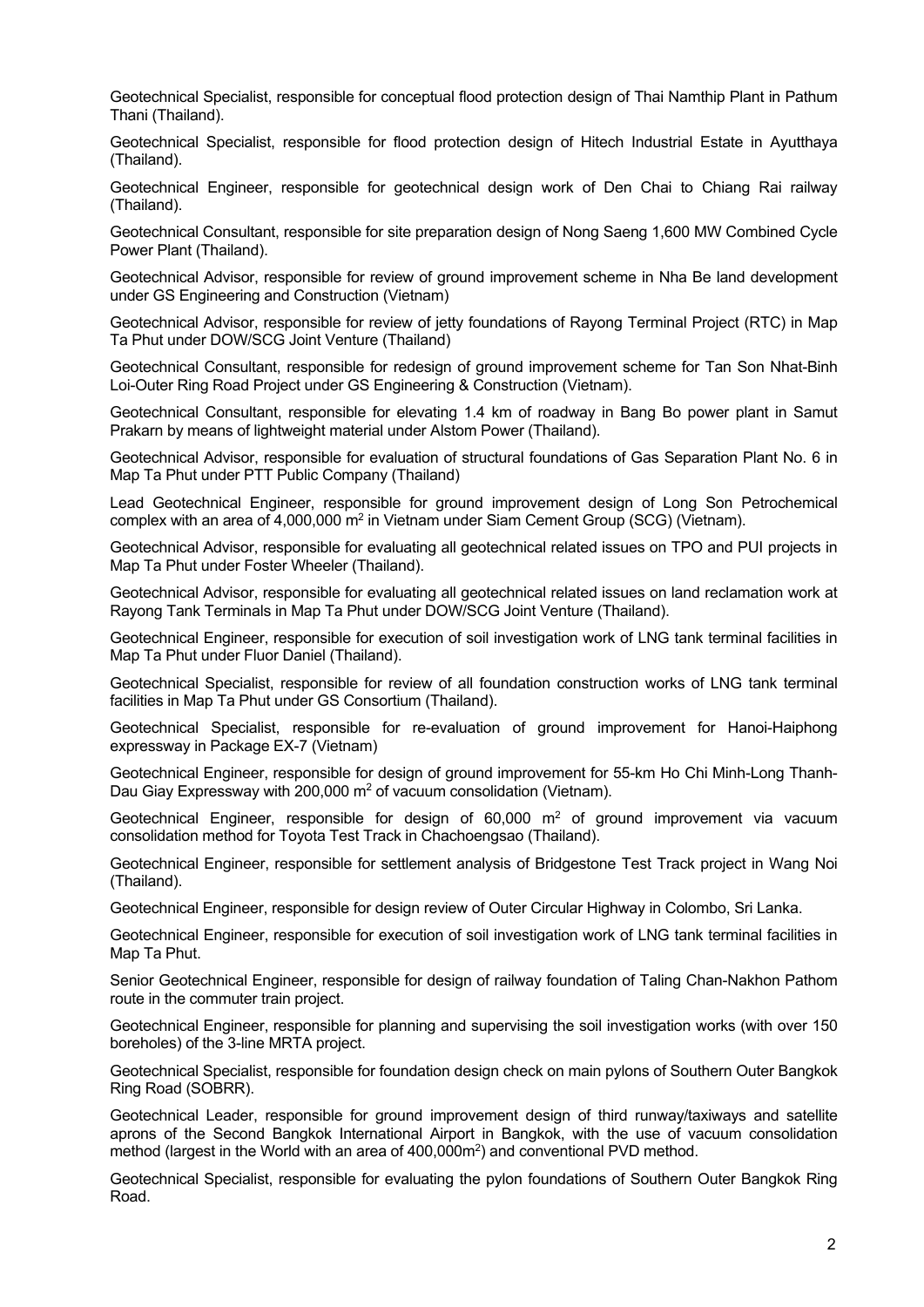Geotechnical Specialist, responsible for reviewing of foundation design and construction of 1,400 MW BLCP Power Plant in Map Ta Phut, Rayong.

Geotechnical Specialist, responsible for evaluating the bridge foundation of Second Mekong Bridge between Thailand and Laos.

Geotechnical Engineer, responsible for construction supervision of Landside Road Systems, including 800 m cut-and-cover tunnel, viaduct structures of the Second Bangkok International Airport in Bangkok.

Geotechnical Engineer, responsible for design of foundations for Thai Airways International and Domestic Cargo Terminals, GSE facilities etc. as well as the redesign of ground improvement work within and adjacent to these facilities.

Geotechnical Engineer, responsible for design of ground improvement for Airport Fire/Rescue Stations and At Grade Frontage Road projects of the Second Bangkok International Airport in Bangkok with the use of soil cement columns.

Geotechnical/Instrument Engineer, responsible for supervision and data interpretation of field monitoring of prefabricated vertical drain ground improvement of Landside road system at the Second Bangkok International Airport in Bangkok.

Geotechnical Engineer, responsible for interpretation of all pile load tests in the Industrial Ring Road Project in Bangkok.

Geotechnical Engineer, responsible for design of ground improvement via prefabricated vertical drains for Airport Maintenance Facilities project of the Second Bangkok International Airport in Bangkok.

Geotechnical Engineer, responsible for design of road embankment by soil cement column method at four (4) bridge approach sections, supervision and interpretation of testing on large diameter bored piles of Rupsa Bridge Project in Bangladesh for the Joint Venture of Shimizu Corporation and Italian Thai Public Company Limited.

Geotechnical Engineer, responsible for supervision and interpretation of testing on large diameter bored piles in the Taiwan High Speed Rail Project (THSR), including Contract Lots C260, C270, C280, C291, C295 and C296. Over forty-six (46) numbers of large diameter (1.8 and 2 m) bored piles had been tested in compression, tension (uplift) and lateral direction as well as testing via Osterberg cells in 16 numbers of bored piles. The works also include evaluation of pullout capacity of large diameter piles, interpretation of over 1,000 numbers of cone penetration tests etc.

Foundation Specialist, responsible for checking pile foundation design of viaducts for Taiwan High Speed Rail Contract C270 under Joint Venture Bilfinger+Berger-Continental Engineering Corporation and Contract C280 under Samsung Corporation.

CHULALONGKORN UNIVERSITY and KING'S MONGKUT UNIVERSITY OF TECHNOLOGY Thailand

Part-time Lecturer, teach graduate courses in geotechnical engineering, including laboratory and in-situ testing of soil. Supervise Master students in the research works.

#### 1995/2000

## MAA GEOTECHNICS COMPANY LIMITED **Thailand** that the state of the state of the state of the state of the state of the state of the state of the state of the state of the state of the state of the state of the state of the s

Geotechnical Engineer, responsible for field monitoring of prefabricated vertical drain ground improvement of the Second Bangkok International Airport in Bangkok for Airfields pavement.

Geotechnical Engineer, responsible for design and supervision of  $80,000m<sup>3</sup>$  of shallow ground lime stabilization for Samut Prakarn wastewater treatment plant.

Project Manager and Geotechnical Engineer, responsible for project management and technical aspects of soil cement column installation and cement stabilized mat work of Outer Bangkok Ring Road at Contract Section 3C/1.

Geotechnical Engineer, responsible for geotechnical investigation, foundation design and supervision, including the design of retaining systems and foundation improvement via jet grouting for the *Siam Cement Plant* (TS-5 and TS-6) in Thung Song with a total jet grouting volume of 40,000 m3. Other soil/cement column works include a research testing program with Power-P Public Company Limited at Bangna-Trad km 21, involving trial soil/cement columns with different mix ratios, column load tests and testing of core samples, design and execution of jet grouting for tunnel approach with Siam Tone Co., Ltd. for MWA project in Bangkok, and preparation and design of soil/cement mix for construction projects with Nawarat Pattanakarn, Thai-Takenaka, Takenaka Civil Engineering etc.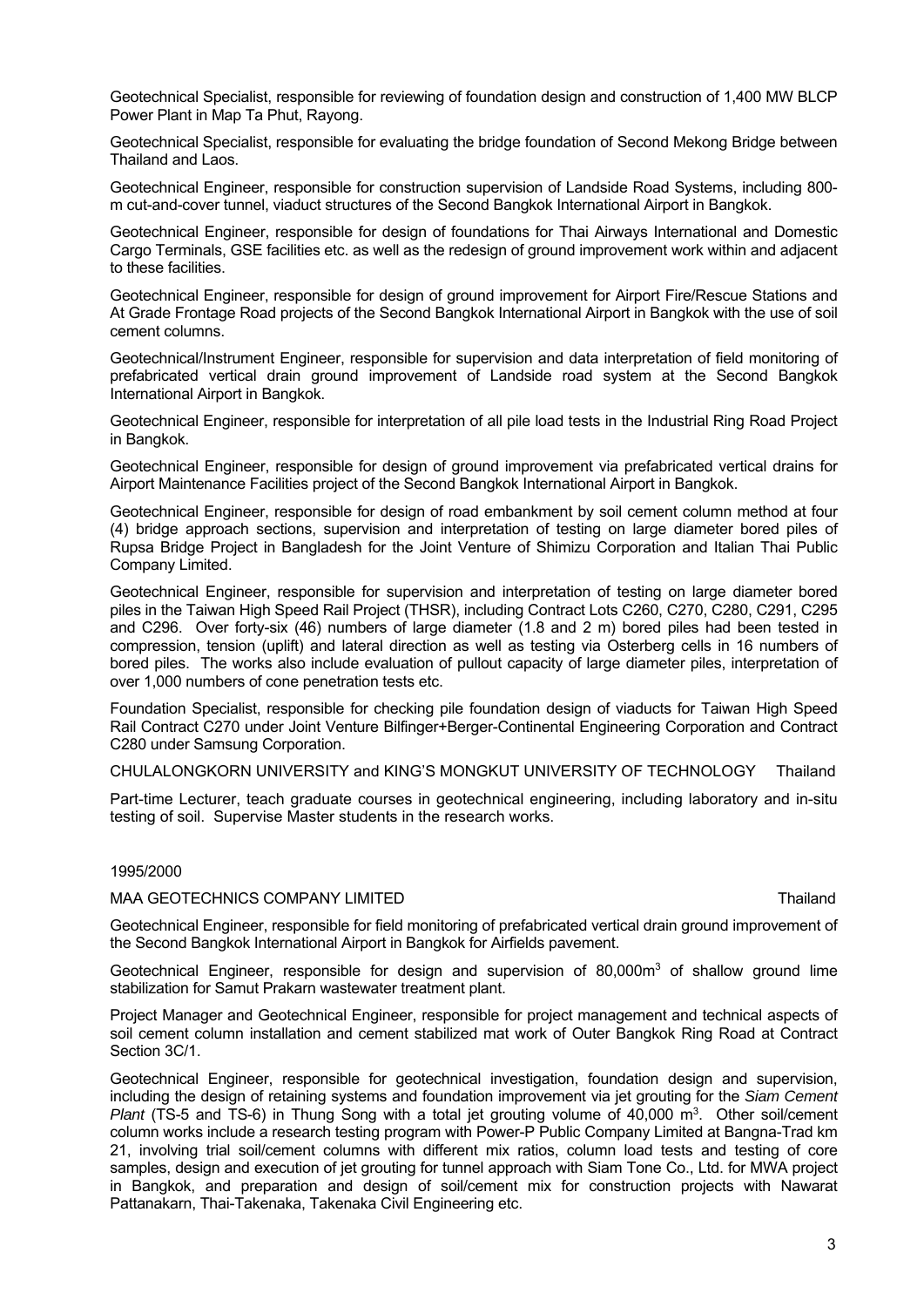Other geotechnical works include land reclamation and silt removal in Map Ta Phut for *Rayong Olefins Co.*, pipe-jacking work in Ratburana for *Bilfinger+Berger*, static pile load tests for Rayong Olefins tank terminal and Bang Pakong diversion dam project, and various site investigation works in Thailand and abroad.

Geotechnical Expert, responsible for geotechnical aspects of New Bangna-Bang Pakong Expressway, especially on Differential Settlement of Structure and Roadway, works involving settlement analysis, predictions of ground movement and recommendations on remedial measures.

Associated Faculty, taught graduate courses in geotechnical engineering, including laboratory and in-situ testing of soil, earth structure design and soil behavior. Supervise Master students in the research works.

## 1990/1995

## STS ENGINEERING CONSULTANTS CO., LTD. Thailand STS ENGINEERING CONSULTANTS CO., LTD.

Geotechnical Engineer, responsible for geotechnical investigation, foundation design and supervision, feasibility study and slope stability for various projects, including Thai Aromatics and Reformer Plant, Thai Caprolactum Limited Plant and Star Petroleum Refinery. Geotechnical Engineer for the railway track rehabilitation project, in charge of the geotechnical aspect of the project.

Special Lecturer, provided equipment training courses to lecturers from the technical and technology institutions in Thailand, including installation of special soil and concrete testing equipment.

# MINISTRY OF TRANSPORT **SECURE 2018** Japan

Visiting Scholar, visited various International Airports in Japan founded on soft ground. Reviewed the ground improvement techniques used in Haneda and the New Kansai Airports.

# ASIAN INSTITUTE OF TECHNOLOGY **Thailand** ASIAN INSTITUTE OF THE MOLOGY

Assistant Professor and Associated Faculty, taught graduate courses in geotechnical engineering, including laboratory and in-situ testing of soil, earth structure design and soil behavior. Supervise Master and Doctoral students in the research works, mainly on the in-situ and laboratory testing of soft Bangkok clay. Design and fabricate various laboratory and in-situ testing equipment like Constant Rate of Strain Consolidometer, Computer controlled triaxial Apparatus, Dilatometer, Piezocone, Piezoprobe etc.

Principal investigator for the Geotechnical investigation on deep Bangkok subsoils, in collaboration with Japan International Corporation Agency.

# JW GEOTECHNICAL CONSULTANT **Malaysia** Malaysia

Senior Geotechnical Engineer, responsible for geotechnical design, slope stability, remedial works and geotechnical investigation, including the design of remedial work for 41 failed cut and fill slopes along Kota Kinabalu-Tambunan Highway, Sabah, Malaysia, the design of relief wells for housing estate in Sandakan, Malaysia, the foundation design and supervision of Wisma Majlis Daerah, Kuala Penyu, Sabah, and remedial work for failed embankment on soft ground at CH177 of Kota Kinabula Ring Road, Sabah, Malaysia.

# MOH AND ASSOCIATES (S) PTE. LTD. Singapore and the state of the state of the singapore singapore

Geotechnical Engineer, responsible for conducting geotechnical investigation, foundation design and engineering analysis for several projects in Singapore, including redevelopment of Bugis Junction, Nanyang Technological Institute Phase II extension, redevelopment of Tan Tock Seng Hospital, Changi Airport Hangar II.

#### 1990/1985

MASSACHUSETTS INSTITUTE OF TECHNOLOGY **WASSACHUSETTS** INSA

Teaching Assistant, assisted in graduate courses in soil testing and theoretical soil mechanics.

Research Assistant, engaged in research on consolidation behavior of ceramics and anisotropy of soft Boston Blue clay.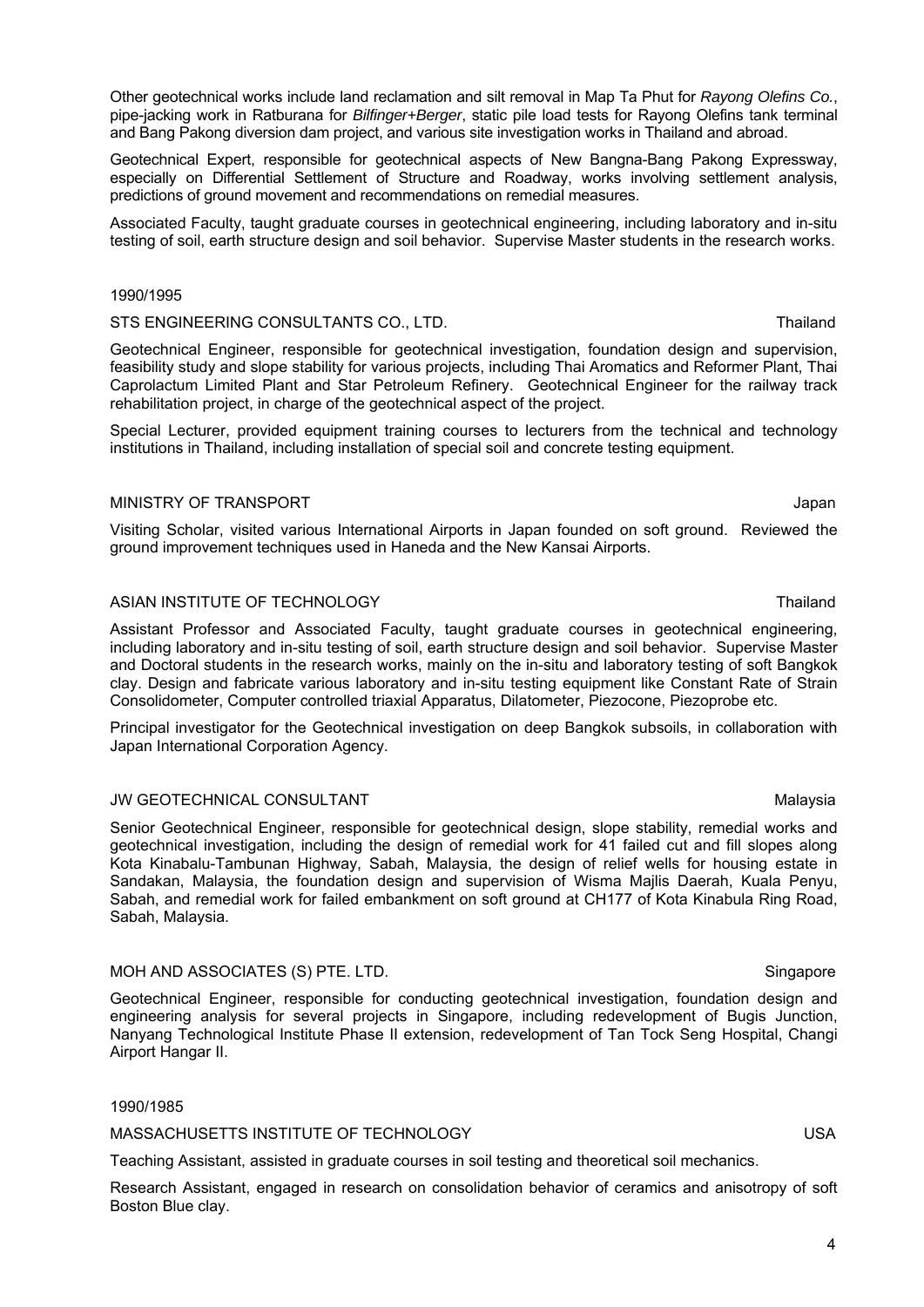Involved in design and installation of central data acquisition system at MIT and for consulting firm Haley & Aldrich of Cambridge, Massachusetts, USA.

Awards:

King's College London Engineers' Medal (1985) for outstanding research work and academic achievement.

## Publications:

- 1. Seah, T. H. and Shrestha, D. (2007). "Simulation of Pressuremeter Shearing Mode by True Triaxial Apparatus". *Geotechnical Testing Journal*, American Society for Testing and Materials, Vol. 30, No. 2.
- 2. Seah, T. H., Tangthansup B., and Wongsatian, P. (2004). "Horizontal Coefficient of Consolidation of Soft Bangkok Clay". *Geotechnical Testing Journal*, American Society for Testing and Materials, Vol. 27, No. 5, pp. 430-440.
- 3. Seah, T. H., Sangtian, N. and Chan, I. C. (2004). "Vane Shear Behaviour of Soft Bangkok Clay". *Geotechnical Testing Journal*, American Society for Testing and Materials, Vol. 27, No. 1, pp. 57-66.
- 4. Seah, T. H. and Juirnarongrit, T. (2003). "Constant Rate of Strain Consolidation with Radial Drainage". *Geotechnical Testing Journal*, American Society for Testing and Materials, Vol. 26, No. 4, pp. 432-443.
- 5. Seah, T. H. and Lai, K. C. (2003). "Strength and Deformation Behavior of Soft Bangkok Clay". *Geotechnical Testing Journal*, American Society for Testing and Materials, Vol. 26, No. 4, pp. 421- 431.
- 6. Seah, T. H. and Koslanant, S. (2003). "Anisotropic Consolidation Behavior of Soft Bangkok Clay". *Geotechnical Testing Journal*, American Society for Testing and Materials, Vol. 26, No. 3, pp. 266- 276.
- 7. Balasubramaniam, A. S., Oh, E. Y. N., Lee, C. J. and Seah, T. H. (2007). "A More Fundamental Approach to Predict Pore Pressure for Soft Clay". Lowland Technology International, Vol. 9, No. 1, pp. 11-17.
- 8. Seah, T. H. and Kongpathomporn, C. (2003). "Pile Foundations of Taiwan High Speed Rail", Foundation 2546, *Organized by Engineering Institute of Thailand*, pp. 67-84.
- 9. Seah, T. H. (2003). "Use of Finite Element Method in Predicting Embankment Behavior improved by Prefabricated Vertical Drain Method", *1st Seminar on Principles and Applications of Finite Element Method, Organized by Engineering Institute of Thailand.*
- 10. Seah, T. H., Tangthansup, B. and Hassan, S. I. (2002). "Constant Rate of Strain Consolidation Testing on Bangkok Clay". *Proceedings of the 8th National Convention on Civil Engineering*, pp. GTE-81-89, Thailand.
- 11. Seah, T. H. and Gawgumnoidphong, C. (2002). "Interpretation of Static Pile Load Test Results". *Behavior of Pile Load Tests and Their Applications*, Engineering Institute of Thailand, pp. 120-141, Thailand.
- 12. Seah, T. H. (2001). "Selection of Laboratory Tests on Soils for Foundation Design". Workshop organized by Engineering Institute of Thailand, Thailand.
- 13. Seah, T. H. and Wongsopit, K. (2000). "Evaluation of Bearing Unit design at km 31 of Highway No. 34". *Third Seminar on Ground Improvement on Highways*, pp. 112-132, Thailand.
- 14. Seah, T. H. (2000). "Update on Settlement of Highway No.34". *Third Seminar on Ground Improvement on Highways*, pp. 133-150, Thailand.